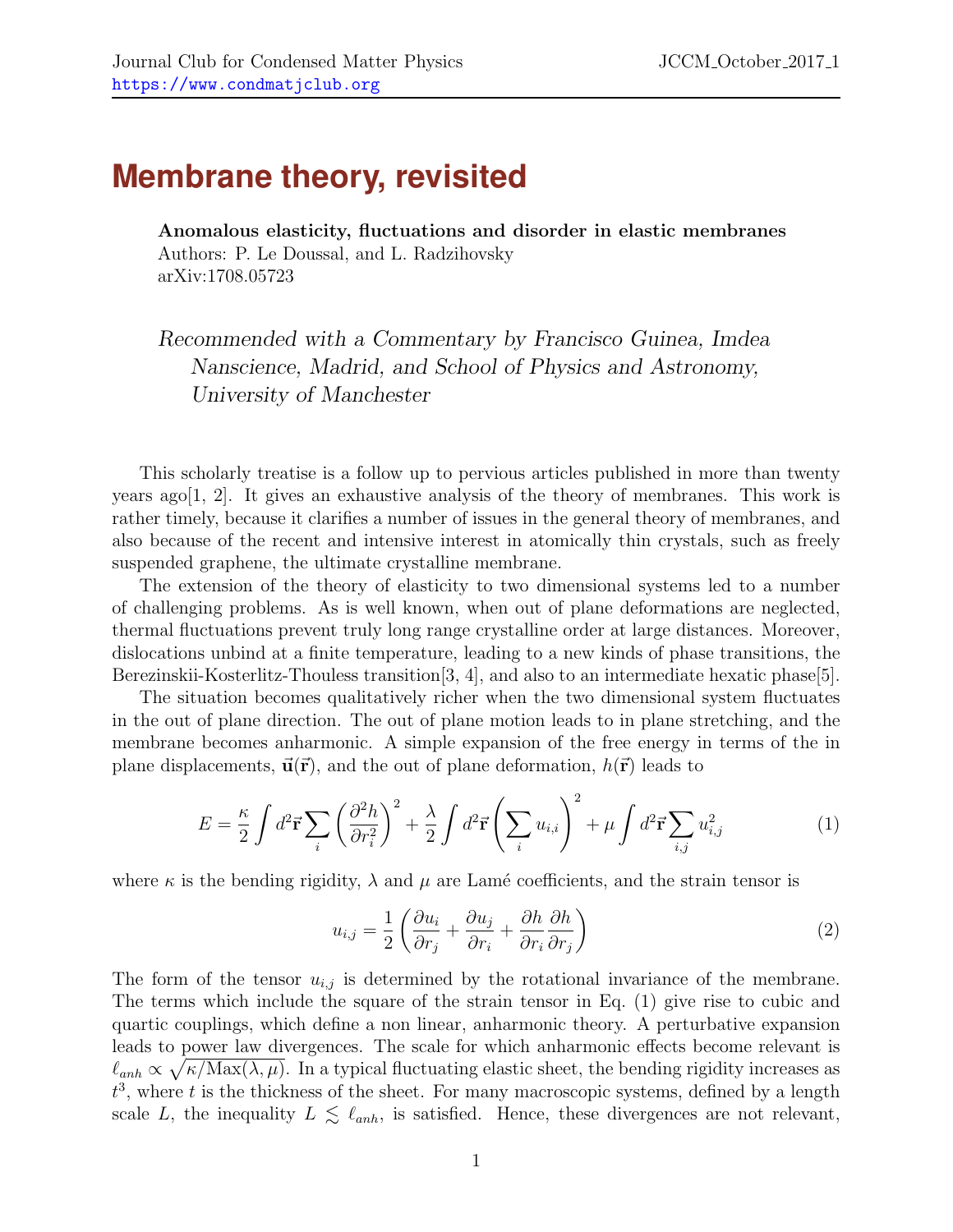and the total energy is determined by the first term in Eq. [\(1\)](#page-0-0). The situation changes in the atomically thin two dimensional materials. For graphene, it has been estimated that  $\ell_{anh} \approx 3 - 5$  Å.

The serious divergences of the field theory defined by Eq.[\(1\)](#page-0-0) were analyzed in the 80's and 90's of the past century[\[6\]](#page-2-5) (see also[\[7\]](#page-2-6)). Different techniques, such as the renormalization group, self consistent resummation of diagrams, and numerical techniques were applied. The effect of thermal fluctuations and of fluctuations induced by quenched disorder were analyzed.

The main result of these studies is that the parameters in Eq. [\(1\)](#page-0-0) were renormalized, and acquire a dependence on temperature, sample size, external tension, and other parameters. in particular, the bending rigidity  $\kappa$  diverges in the thermodynamic limit (infinite sample at finite temperature) while the in plane elastic moduli,  $\lambda$  and  $\mu$  decrease towards zero, leading to an interesting example of a critical phase in condensed matter physics. This result also implies that a large suspended graphene flake at finite temperature should not be as stiff as generally believed.

Ref.[\[1\]](#page-2-0) presented a very complete study of the role of thermal fluctuations in a two dimensional membrane, and it characterized in detail the fixed point reached in the thermodynamic limit. It uses a self consistent procedure, equivalent to a resummation of bubble diagrams, similar to  $1/N$  methods used in statistical mechanics. The main result is the calculation of the exponents which characterize the parameters in Eq. [\(1\)](#page-0-0) near the fixed point,  $\kappa \sim \kappa_0 (q/q_0)^{-\eta}$ , and  $\lambda, \mu \propto \lambda_0 (q/q_0)^{2-2\eta}, \mu_0 (q/q_0)^{2-2\eta}$ , with  $\kappa_0, \lambda_0$  and  $\mu_0$  defined at some microscopic scale, and  $q_0 \sim \ell_{anh}^{-1}$ . The value of  $\eta$  computed in[\[1\]](#page-2-0) is  $\eta \approx 0.82$ , which compares rather well with numerical calculations performed later. As analyzed in[\[8\]](#page-2-7) this good agreement arises from the fact that the approximation in[\[1\]](#page-2-0) becomes exact in a number of different limits.

The paper discussed here[\[8\]](#page-2-7) extends significantly the results in[\[1\]](#page-2-0). Emphasis is put on the role of quenched disorder. The self consistent resummation described in[\[1\]](#page-2-0) is generalized to disordered systems, by using the replica method. A new critical exponent,  $\eta' \approx 0.45$ is determined for the macroscopic fixed point of a membrane at zero temperature in the presence of quenched disorder. It is found that the temperature is a marginally relevant parameter, so that the fixed point identified  $\ln(1)$  describes the long wavelength behavior at finite temperatures. A wealth of new results is reported for models where the quenched disorder shows long range correlations. This situation is relevant if, for instance, a random distribution of disclinations is present. Depending on the decay of the various types of disorder possible a rich phase diagram emerges. There are phases which are flat on the average, although they contain random wrinkles, as well as completely crumpled phases. There are phases where temperature and disorder effects are defined by the same exponents, so that both play a role, and phases dominated by disorder, where static roughness is frozen. These phases show glassy behavior.

Graphene attracted a significant attention, among other things, because of its very large stiffness[\[9\]](#page-2-8). Other angstrom-thin two dimensional materials, such as  $M_0S_2$ , also show very large elastic moduli<sup>[\[10,](#page-2-9) [11\]](#page-2-10)</sup>. The experimental  $[12, 13, 14, 15, 16]$  $[12, 13, 14, 15, 16]$  $[12, 13, 14, 15, 16]$  $[12, 13, 14, 15, 16]$  $[12, 13, 14, 15, 16]$  $[12, 13, 14, 15, 16]$  $[12, 13, 14, 15, 16]$  $[12, 13, 14, 15, 16]$  $[12, 13, 14, 15, 16]$  and theoretical  $[17, 18]$  $[17, 18]$  $[17, 18]$ interest in the membrane aspects of graphene and other atomically thin two dimensional materials is large, and growing rapidly. The results reported in[\[8\]](#page-2-7) are highly relevant to these studies. The properties of the long wavelength fixed point identified in[\[1\]](#page-2-0) and[\[8\]](#page-2-7) imply that the in plane elastic moduli of graphene should decrease towards zero in large, suspended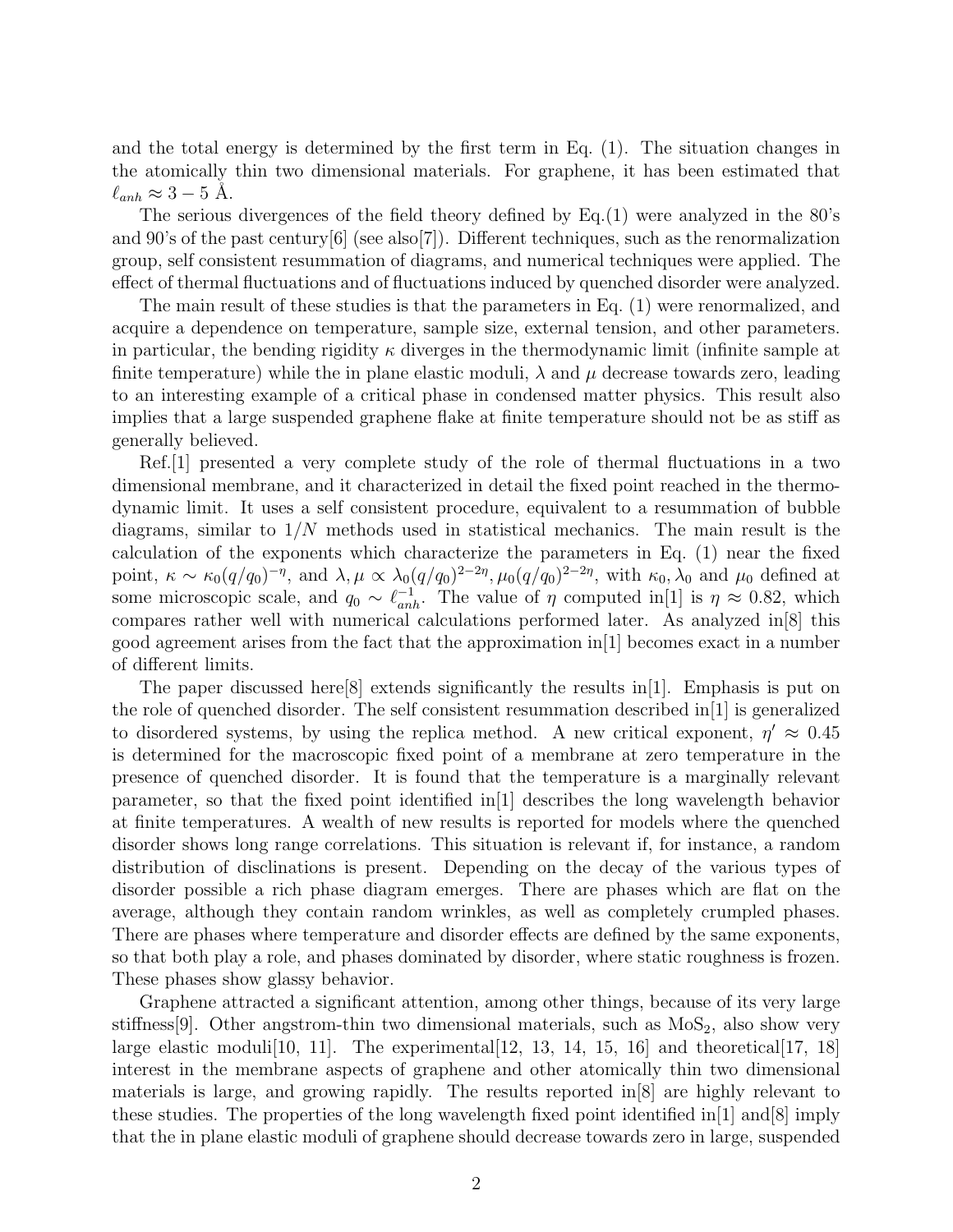samples.

Finally, it is worth mentioning that interesting work on membranes is being done based on a non perturbative treatment of out of plane wrinkles, induced by compressive stresses[\[19,](#page-3-5) [20\]](#page-3-6). It would be interesting to connect these works to the diagrammatic approach in[\[8\]](#page-2-7).

## References

- <span id="page-2-0"></span>[1] P. Le Doussal, and L. Radzihovsky, Self-consistent theory of polymerized membranes, Phys. Rev. Lett. 69, 1209 (1992).
- <span id="page-2-1"></span>[2] P. Le Doussal, and L. Radzihovsky, Flat glassy phases and wrinkling of polymerized membranes with long-range disorder, Phys. Rev. B  $48$ ,  $3548(R)$  (1993).
- <span id="page-2-2"></span>[3] V. L. Berezinskii, Destruction of long range order in one and two dimensional systems having a continuous symmetry group. I classical systems, Sov. Phys. JETP 34, 610 (1972).
- <span id="page-2-3"></span>[4] J. M. Kosterlitz, and D. J. Thouless, Ordering, metastability and phase transitions in two-dimensional systems, Journal of Physics C: Sol. State Phys., 6 1181 (1973).
- <span id="page-2-4"></span>[5] B. I. Halperin, and D. R. Nelson, Theory of Two-Dimensional Melting. Phys. Rev. Lett. 41, 121 (1978).
- <span id="page-2-5"></span>[6] D. Nelson, L. Peliti, Fluctuations in membranes with crystalline and hexatic order, J. Phys. Paris 48, 1085 (1987).
- <span id="page-2-6"></span>[7] D. Nelson, T. Piran, S. Weinberg (Eds.), Statistical Mechanics of Membranes and Surfaces, World Scientific, Singapore (2004).
- <span id="page-2-7"></span>[8] P. Le Doussal, and L. Radzihovsky, Anomalous elasticity, fluctuations and disorder in elastic membranes, arXiv:1708.05723 (2017).
- <span id="page-2-8"></span>[9] C. Lee, X. D. Wei, J. W. Kysar, J. Hone, Measurement of the elastic properties and intrinsic strength of monolayer graphene, Science 321, 385 (2008).
- <span id="page-2-9"></span>[10] S. Bertolazzi, J. Brivio, A. Kis, Stretching and Breaking of Ultrathin  $M_0S_2$ , ACS Nano 5, 9703 (2011).
- <span id="page-2-10"></span>[11] A. Castellanos-Gomez, M. Poot, G. A. Steele, H. S. J. van der Zant, N. Agrait, G. Rubio-Bollinger, Elastic properties of freely suspended MoS<sub>2</sub> nanosheets, Adv. Mater. 24, 772 (2012).
- <span id="page-2-11"></span>[12] G. Lopez-Polin, C. Gomez-Navarro, V. Parente, F. Guinea, M. I. Katsnelson, F. Perez-Murano, J. Gomez-Herrero, Increasing the elastic modulus of graphene by controlled defect creation, Nature Phys. 11, 26 (2015).
- <span id="page-2-12"></span>[13] R. J. T. Nicholl, H. J. Conley, N. V. Lavrik, I. Vlassiouk, Y. S. Puzyrev, V. P. Sreenivas, S. T. Pantelides, K. I. Bolotin, The Effect of Intrinsic Crumpling on the Mechanics of Free-Standing Graphene, Nature Comm. 6, 8789 (2015).